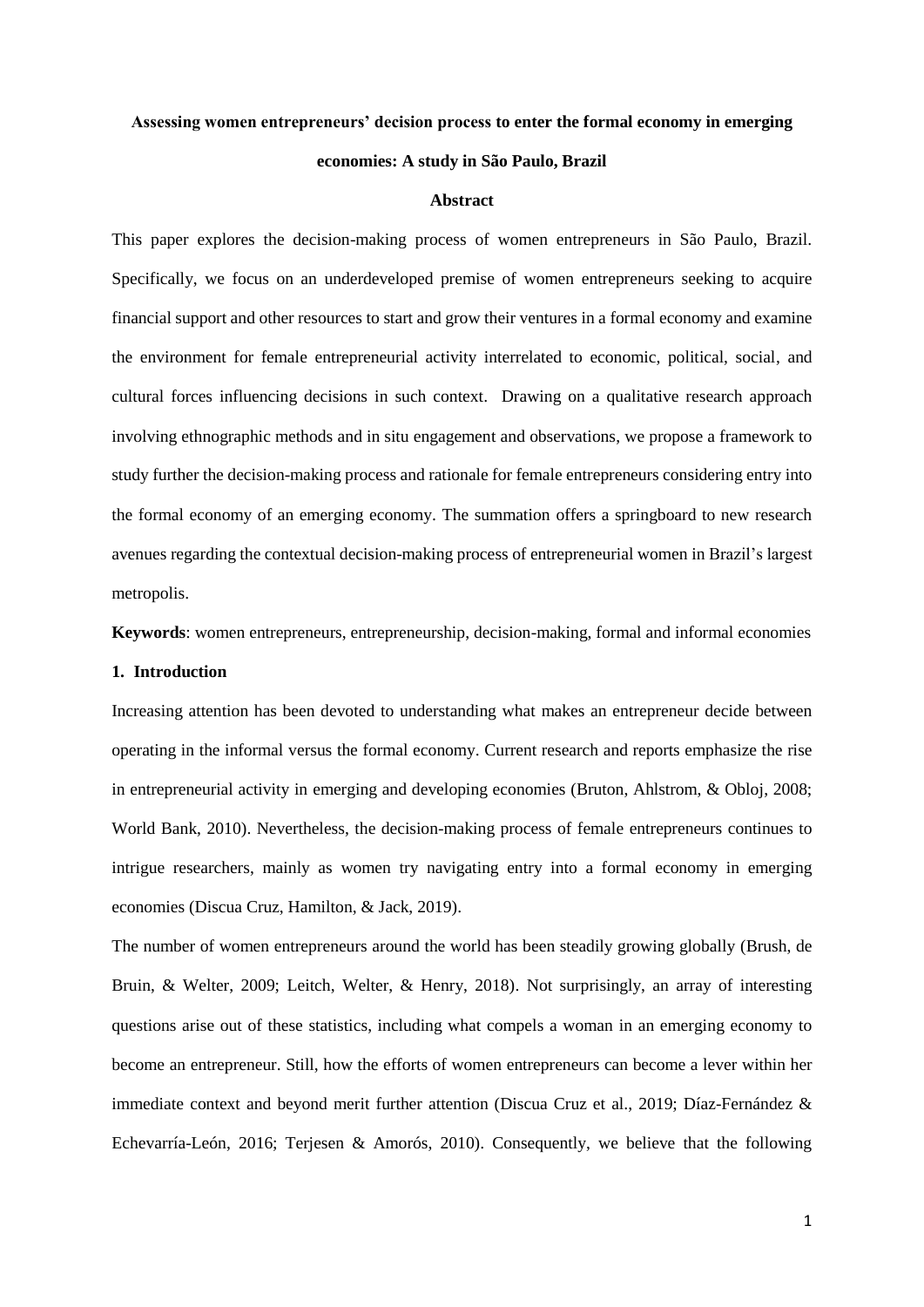question must be addressed: *How and why do women entrepreneurs decide to formalize their ventures in an emerging economy?*

To answer such a question, we rely on recent conversations in entrepreneurship research. It is widely believed that interdepended economic, political, social, environmental, and cultural factors can reflect the economic asymmetries in societies (Johnstone & Lionais, 2004; Peredo & Chrisman, 2006). A recurrent theme in this stream of the literature is how entrepreneurship can play a role in communities and regions determining their collective destiny (McKeever, Anderson, & Jack, 2014; McKeever, Jack, & Anderson, 2015). Understanding the entrepreneurial pathways towards economic impact entails examining specific stakeholders within regions and communities. This process requires an investigation of the synergies and network dynamics at the micro-level of interacting individuals within identified regions. The entrepreneurship literature has recognized diverse factors as significant leverages in entrepreneurial development (Bruton et al., 2008; George, McGahan, & Prabhu, 2012), and thus, we focus on a context where women entrepreneurs are challenged to formalize their business ventures. Our goal is to contribute and help shape the research agenda for Latin American scholars to pursue.

# **2. Researching the decision-making process of women entrepreneurs in Brazil's largest city**

Despite the importance of studying women entrepreneurship ventures in an emerging economy such as Brazil, limited studies exist. Remarkably, the existing literature typically centers on the growing informal sector in Latin America (Bruhn & McKenzie, 2014; Henley, Arabsheibani, & Carneiro, 2009; Maloney, 2004; Smith-Hunter & Leone, 2010). Underprivileged women entrepreneurs with inadequate education levels fall into this category by operating informal micro-businesses (Maloney, 2004). Our study investigates the decision process of entrepreneurial women with defined levels of education and professional competences.

An increasing number of Brazilian women pursue higher education under the perception that highquality postgraduate degrees can open promising professional and entrepreneurial opportunities (Holland, 2014; Jones, 2000; Madalozzo, 2010). Educated and professionally trained Brazilian women entrepreneurs might consider entering the formal economy because the formal market entry could provide incentives for growing and advancing their firms (Smith-Hunter & Leone, 2010). Our review of the existing literature allows grounding the decision-making process of women entrepreneurs and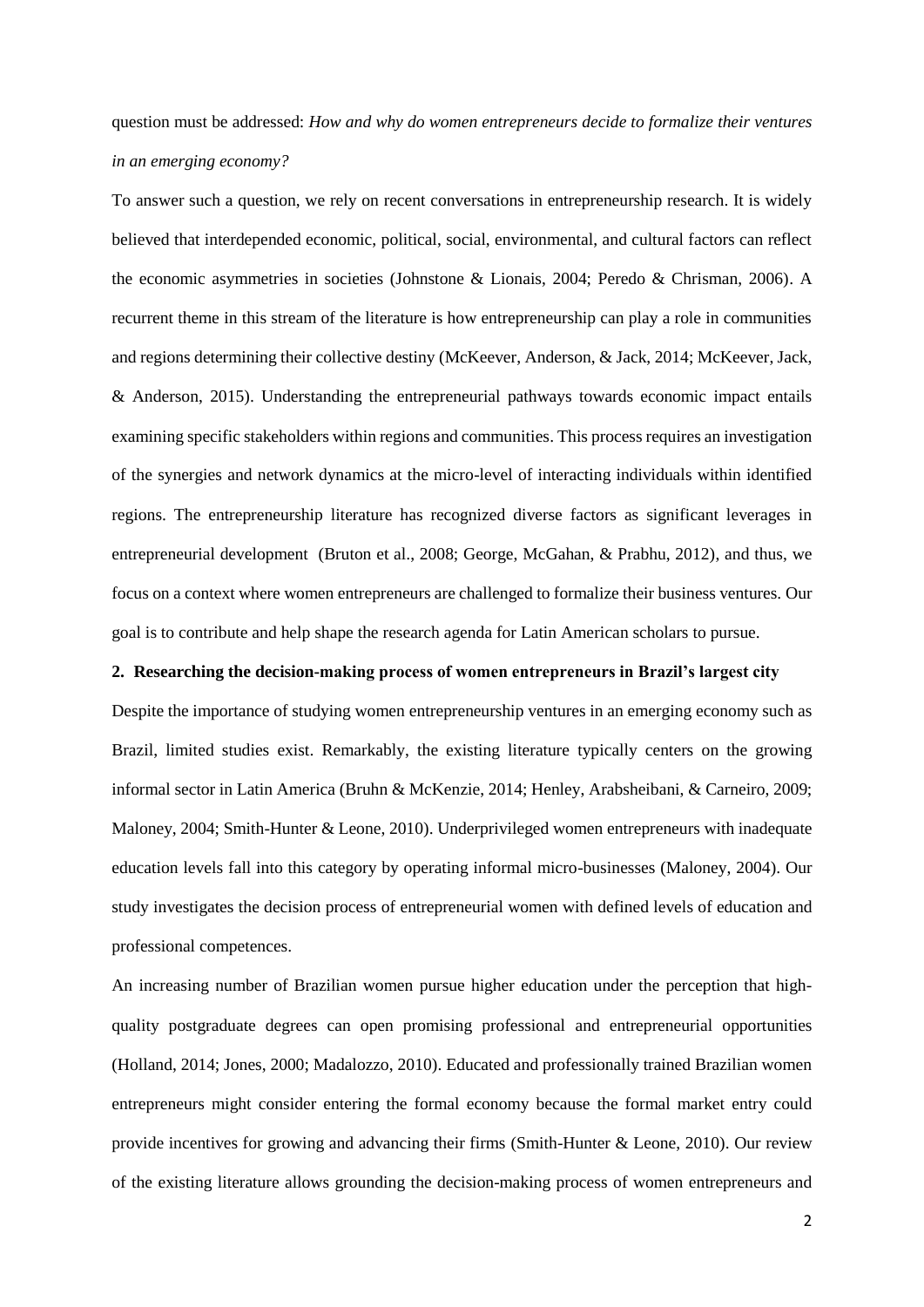theorize why such decisions can affect economic growth. Still, in the Brazilian context, entrepreneurial women might delay the formalization process of their businesses because the process is viewed as timeconsuming and complex (Bruhn & McKenzie, 2014; Henley et al., 2009). Notwithstanding the federal and state governments' improvement of the formalization process, Brazilian entrepreneurs still distrust the progression to formalize (Bruhn & McKenzie, 2014). Access to capital and training remain at the forefront of entrepreneurial entry concerns despite efforts from government agencies, private foundations, and banks (Marques et al., 2018) to ameliorate the formalization process. We thus contribute to theoretical conversations by bringing forward the approach and rationale behind the decisions of women entrepreneurs through the concept of distrust (Lumineau, 2017) and recent leadership perspectives (Discua Cruz et al., 2019).

We rely on a qualitative research approach involving ethnographic methods, including in-depth interviews (15), and short-term in situ engagement and observations (Hammersley & Atkinson, 2007). Additionally, the study examines current public and private intervention processes and archival data devised to facilitate the entrance of women entrepreneurs into the formal economy. This research design is, therefore, a highly germane consideration to understand decision-making processes (Graebner, Martin, & Roundy, 2012; Langley, Smallman, Tsoukas, & Van de Ven, 2013)

## **Implications**

We contribute to the theoretical discussion that explains factors influencing the decision-making process and formal market entry of women entrepreneurs in Latin America. In doing so, we expand understanding of the challenges that entrepreneurial women face in accessing financial support and complementary resources (i.e., training, mentoring, digital services, workspaces) (Henry, Foss, & Ahl, 2016). In regards to practice, we offer guidance to relevant policy and services that could enhance opportunities for formal market entry and shed light on conflicting services and practices that appear as a barrier to formal market entry.

# **3. Summary**

Women entrepreneurs trying to enter a formal market might face interrelated economic, political, social, environmental, and cultural factors that influence their decision-making process. Our work offers a